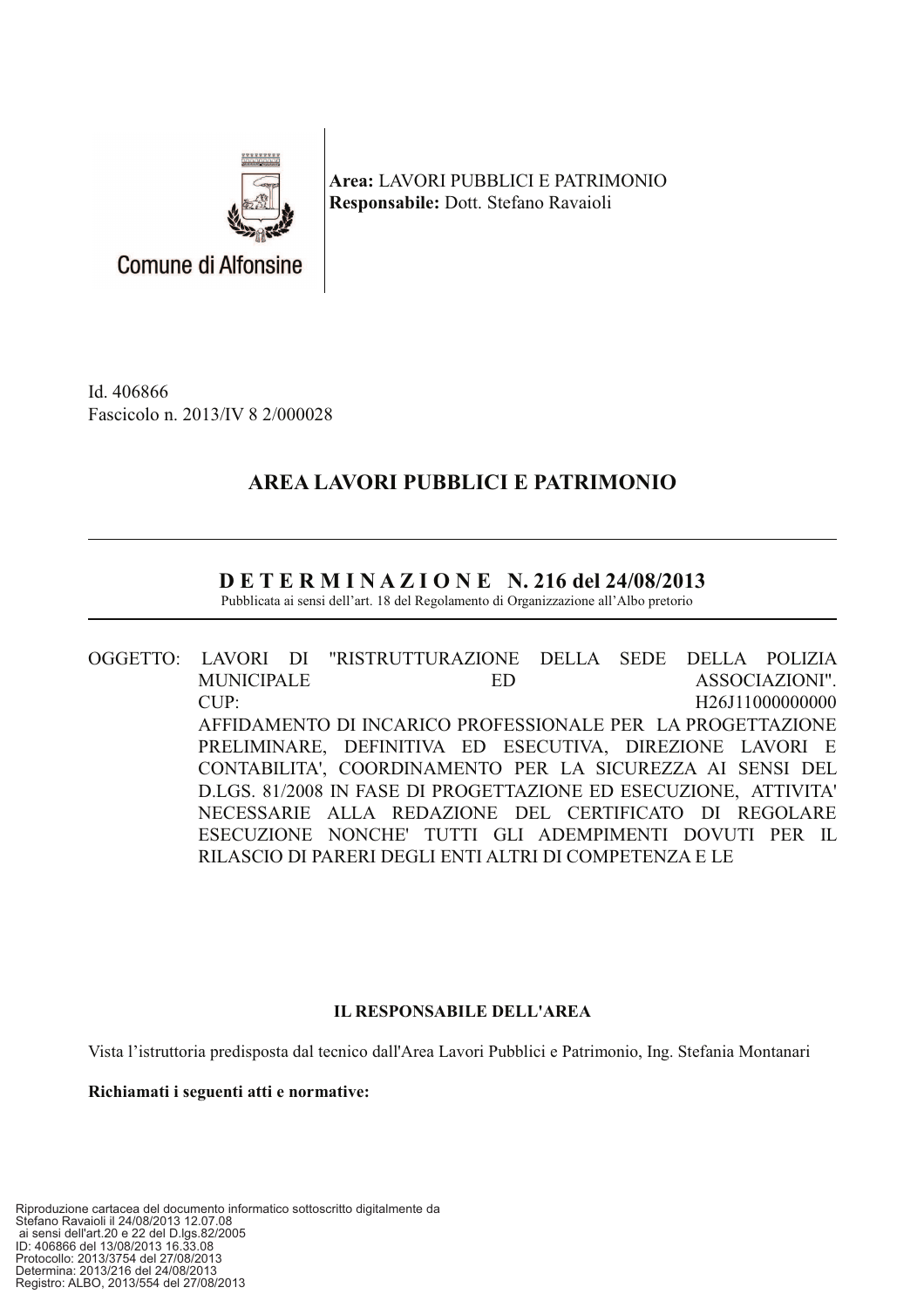- la delibera di Consiglio Comunale n. 33 del 11/06/13 con la quale sono stati approvati il bilancio di previsione esercizio 2013, la relazione previsionale e programmatica, il bilancio pluriennale 2013/2015, l'elenco triennale ed annuale dei lavori pubblici;
- la delibera di Giunta Comunale n. 59 del 18/06/13 con la quale sono stati approvati il piano di gestione, il piano della performance ed il piano dettagliato degli obiettivi anno 2013/2015 del Comune di Alfonsine:
- la Delibera di G.C. n. 122 del 11/10/2011 con la quale, ai sensi dell'Art. 9 del D.L. n. 78/2009 convertito in L, n. 102/2009, è stato approvato il rapporto sulle attività poste in essere e sono state aggiornate le misure organizzative finalizzate al rispetto della tempestività di pagamento da parte dell'Ente:
- la Delibera di Giunta Comunale n. 12 del 25/01/2011, con la quale è stato approvato lo Studio di Fattibilità per lavori di ristrutturazione della sede della Polizia Municipale e Associazioni, CUP. H26J11000000000;
- la Determinazione n.483 del 28/12/2011 con la quale, ai sensi dell'Art. 183, comma 5, lett. B) e D) del D.Lgs. N° 267/00, è stata impegnata la somma di  $\epsilon$  140.000,00 al bilancio 2011 al Cap.9020AE/0007 CDR 043 CDG 105 finanziata per  $\epsilon$  106.000,00 con EC e per  $\epsilon$  34.000,00 con U;

#### Considerato:

- la necessità di provvedere celermente alla progettazione finalizzata all'esecutivo e alla realizzazione dei lavori di ristrutturazione della sede della Polizia Municipale ed Associazioni;
- che i suddetti lavori rientrano nel campo di applicazione del D.Lgs nº 81/2008 e s.m.i. (ex D.Lgs. n. 494/96), per cui occorre procedere altresì alla designazione del Coordinatore della Sicurezza in fase di progettazione ed in fase di esecuzione dei lavori;
- la necessità di procedere all'affidamento degli incarichi in oggetto, in quanto non vi sono competenze interne in merito alla materia in oggetto, ed inoltre è necessario accelerare le tempistiche di progettazione;
- che la tipologia dell'incarico previsto così come l'importo presunto sono correttamente riconducibili all'ambito oggettivo della declaratoria prevista dall'art. 48 del Regolamento dei contratti comunale citato successivamente in normativa;
- che ai sensi dell'Art. 267, comma 10, del regolamento di attuazione del Codice dei contratti (D.Lgs n° 163/2006 e s.m.i.) D.P.R. n.207/2010, l'affidamento dei servizi attinenti all'architettura e all'ingegneria il cui corrispettivo complessivo stimato sia inferiore a 20.000 euro, può essere affidato secondo quanto previsto dall'articolo 125, comma 11, del codice, nel rispetto dell'articolo 125, comma 10, primo periodo, del codice medesimo;
- che ai sensi dell'art. 48 del Regolamento dei contratti comunale citato, l'affidamento degli incarichi professionali, a persona física o giuridica, in materia di lavori pubblici (progettazioni, collaudi ecc.) può essere attuato ai sensi e nei limiti previsti dall'art. 91, comma 2, del Codice dei contratti e dal Regolamento attuativo. In tale ipotesi, secondo l'art. 125, comma 11, ultimo periodo, del Codice dei contratti e in applicazione ai principi di proporzionalità e trasparenza e secondo il criterio della rotazione, le prestazioni d'importo inferiore a 40.000 Euro (IVA esclusa) possono essere affidate direttamente ad un soggetto idoneo individuato discrezionalmente dal Responsabile del Settore/Servizio competente sulla base di apposito preventivo e/o curriculum.

Richiamato l'art. 30 del vigente regolamento di organizzazione che fissa i limiti, criteri e modalità di affidamento degli incarichi ed in particolare al comma 10, che esclude dalla disciplina di cui all'articolo stesso, tra l'altro, gli incarichi conferiti ai sensi del D.Lgs. n. 163/2006 es.m.i. e dei regolamenti normativi in materia; fatti salvi gli obblighi di pubblicità di cui ai commi 6-7 e le eventuali prescrizioni ai sensi del comma 8: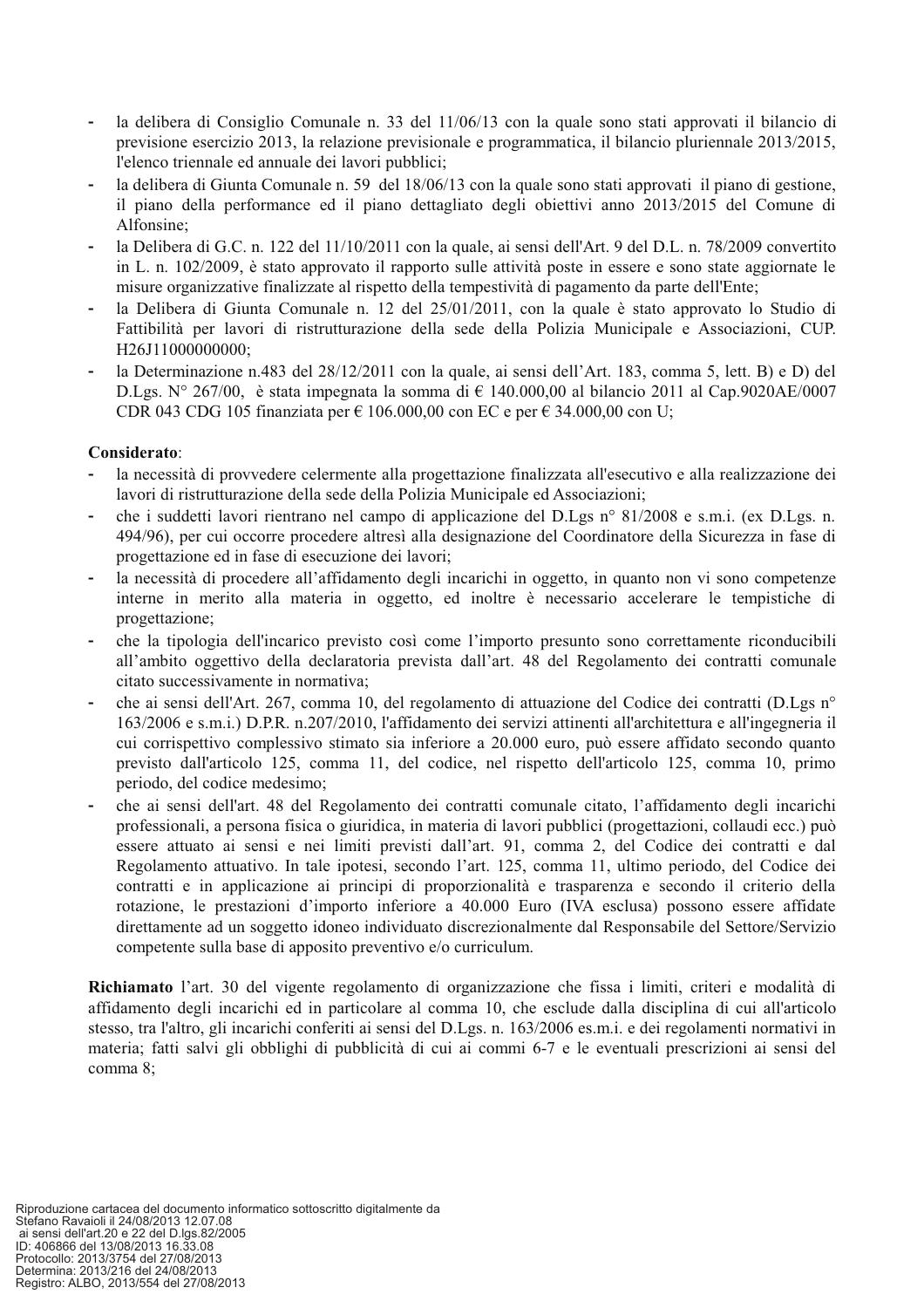Verificata l'inesistenza dei servizi di ingegneria e architettura sia nelle convenzioni stipulate da CONSIP spa e dall'Agenzia Intercent-ER sia nel MEPA, che escludono i servizi oggetto del presente affidamento dall'applicazione delle disposizioni di cui all'art.1 c.450 L.296/2006, così come modificato dalla L.6 Luglio 2012 n.94:

#### Dato Atto:

che il responsabile del procedimento ha eseguito una verifica comparativa la cui documentazione è conservata agli atti, mediante richiesta di 5 preventivi di spesa (richieste acclarate al Prot.n. 2906/2013 del  $24/06/2013$ ) ai seguenti professionisti:

GATTAVECCHIA Ing. VALENTINO, con studio in via degli Spreti nº4, Ravenna; PLACCI Ing. ALESSANDRO, con studio in Corso Renato Emaldi nº103, Fusignano (RA); PORTOLANI Ing. MARCO, con studio in Via dell'Artigianato n°31/a, Fusignano (RA); FOSCHINI Ing. ANDREA, con studio in Via Mazzini n°6/b, Alfonsine (RA); BARONCINI Ing. MAURIZIO, con studio in via Trebeghino n°63/4, Massa Lombarda (RA) e domicilio fiscale in via XXV Aprile nº 2/b, Massa Lombarda (RA).

#### dei preventivi pervenuti:

Studio Tecnico Baroncini Ing. Maurizio per  $\epsilon$  6.600,00 iva e contributi di legge esclusi (Allegato A) prot.3275

| Ing. Foschini Andrea   |  | per $\in$ 9.500,00 iva e contributi di legge esclusi (Allegato B) prot. 3377                                  |  |
|------------------------|--|---------------------------------------------------------------------------------------------------------------|--|
|                        |  | Ing. Valentino Gattavecchia per $\epsilon$ 10.990,00 iva e contributi di legge esclusi (Allegato C) prot.3103 |  |
| Ing. Alessandro Placci |  | per $\epsilon$ 7.500,00 iva e contributi di legge esclusi (Allegato D) prot. 3192                             |  |
| Ing. Portolani Marco   |  | per $\epsilon$ 7.200,00 iva e contributi di legge esclusi (Allegato E) prot. 3104                             |  |

#### Visto:

- il curriculum vitae prodotto dall'Ing. Maurizio Baroncini, conservato agli atti;
- lo schema di contratto allegato al presente provvedimento (Allegato F);
- $\mathbf{r}$ Sottolineata la congruità ed equità dell'offerta pervenuta dal Dott. Ing. MAURIZIO BARONCINI, che presenta condizioni di qualità/prezzo vantaggiose per l'ente.
- Ritenuto di individuare nel Dott. Ing. MAURIZIO BARONCINI con studio in via Trebeghino n.63/4 Massa Lombarda (RA) P.IVA 01182150399 - la persona dotata della necessaria professionalità ed esperienza, per assumere l'incarico per lo svolgimento delle prestazioni in oggetto;

#### Dato atto che il servizio in oggetto:

- è riconducibile alle attività istituzionali previste per legge, ovvero la gestione e manutenzione di strutture di proprietà o di competenza;
- risponde agli obiettivi dell'amministrazione, in quanto tale servizio è necessario ai fini della produzione del progetto preliminare, definitivo ed esecutivo, nonché di tutti gli adempimenti connessi a tali livelli di progettazione, relativi ai lavori di ristrutturazione della sede della Polizia Municipale ed Associazioni di Alfonsine:
- ha natura temporanea essendo legato ad esigenze straordinarie ed eccezionali e, quindi, è finalizzato ad obiettivi specifici, ovvero il collaudo tecnico-amministrativo, tecnico-funzionale e tecnico-statico dell'opera citata;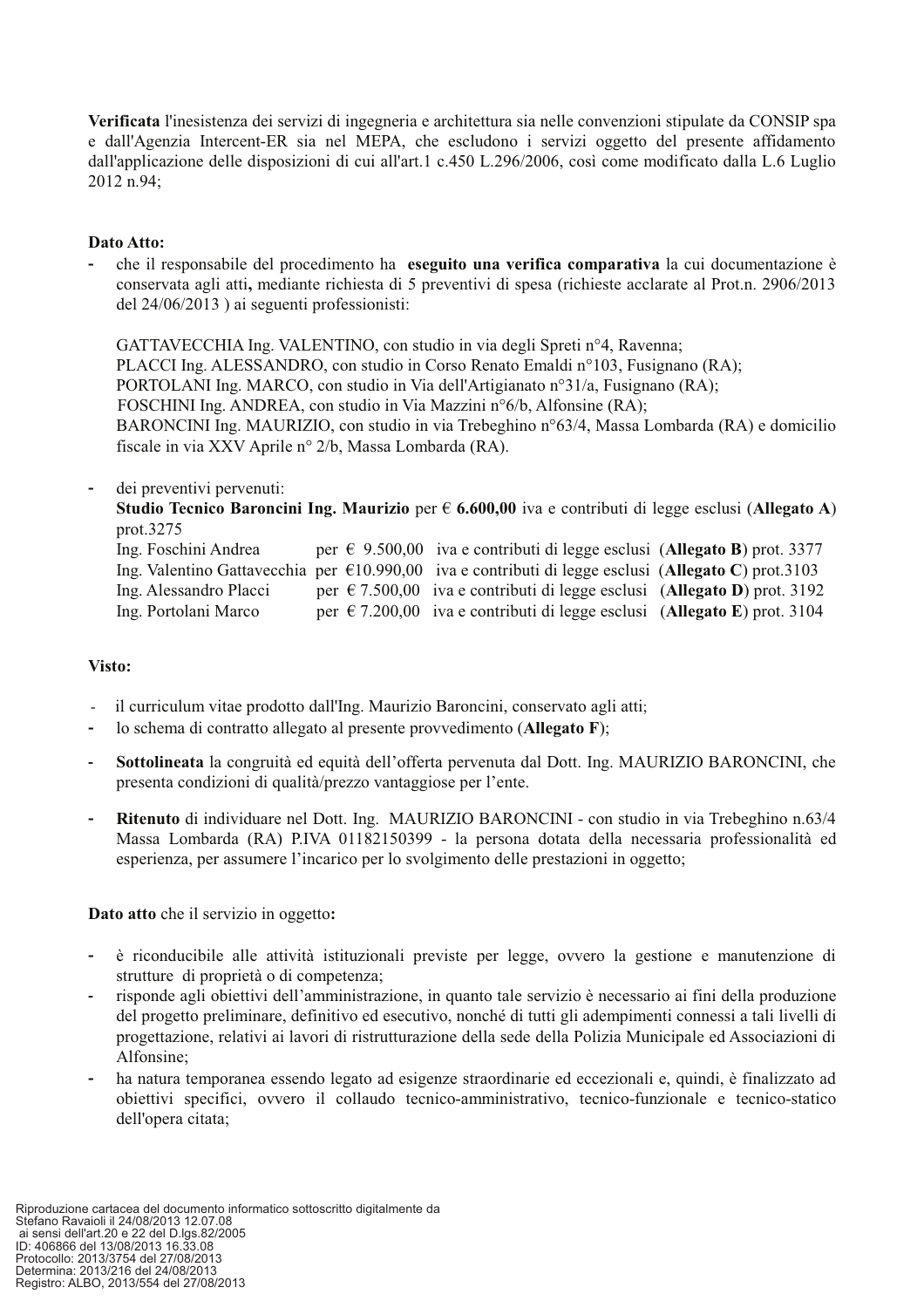- riguarda prestazioni specialistiche che richiedono una particolare professionalità, basata su competenze eccedenti le normali conoscenze del personale dipendente (quali l'abilitazione come coordinatore per la sicurezza in fase di progettazione);
- non coincide nel contenuto con altri servizi già affidati in precedenza;  $\mathbf{r}$
- contiene la predeterminazione di durata, luogo, oggetto, compenso, e prevede, in particolare, un compenso congruo e proporzionato;
- rientra nel tetto di spesa annuale per gli incarichi, previsto dal bilancio, e nel patto di stabilità;
- viene affidato a seguito di procedura conforme al vigente regolamento comunale di disciplina dei contratti:
- viene affidato a soggetto esterno in possesso dei requisiti prescritti dall'ordinamento;

Ritenuto opportuno procedere in merito dando atto che la sottoscrizione della determina assorbe il parere di regolarità tecnica attestante la regolarità e la correttezza dell'azione amministrativa, richiesto dall'art. 147-bis D.Lgs. 267/2000 e s.m.i.;

#### **NORMATIVA:**

- Visto lo Statuto del Comune di Alfonsine;
- Visto l'organigramma dell'Ente;  $\bullet$
- Visto il giusto decreto del Sindaco n. 16 del 27.12.2012, con il quale nomina il Responsabile dell'Area Lavori Pubblici e Patrimonio;
- Visto il vigente Regolamento di organizzazione del Comune di Alfonsine approvato con delibera G.C. n. 146 del 07/12/2010, come modificato con delibera di G.C. n. 22 del 12/03/2013;
- Visto il vigente regolamento comunale del sistema dei controlli interni approvato con delibera di C.C. n. 8 del 05/02/2013, ed in particolare l'art., comma 6;
- Visto il Regolamento dei contratti modificato con deliberazione del Consiglio Comunale n. 63 del 18/12/2012:
- Visto il D.Lgs. n. 267/2000 e successive modifiche ed integrazioni;
- Visto il D.Lgs. n. 163/2006 e successive modifiche ed integrazioni;  $\bullet$
- $\bullet$ Visto il D.P.R. n. 207/2010 e successive modifiche ed integrazioni:
- Vista la L. n 136/2010 e s.m.i.
- Visto il D.L. n. 76/2013, nel cui art. 11, in merito a disposizioni in materia di imposta sul valore aggiunto (iva) e altre misure urgenti, prevede l'aumento di un punto percentuale di IVA a decorrere dal 1<sup>°</sup> ottobre 2013:
- Visto il D.Lgs. n. 33 del 14 marzo 2013 "Riordino della disciplina riguardante gli obblighi di pubblicità, trasparenza e diffusione delle informazioni da parte delle pubbliche amministrazioni;

Dato atto che in base all'art. 15 del D.Lgs. 33/2013 la pubblicazione degli estremi degli atti di conferimento degli incarichi esterni nonché la regolare tenuta della Anagrafe delle prestazioni prevista dall'articolo 53, comma 14, secondo periodo, del decreto legislativo 30 marzo 2001, n. 165, sono condizioni per l'acquisizione dell'efficacia dell'atto e per la liquidazione dei relativi compensi;

Attesa la necessità di acquisire il visto di regolarità contabile attestante la copertura finanziaria espresso dal Responsabile Unione dei Comuni della Bassa Romagna, Area Servizi Finanziari, Settore Ragioneria, U.T. Alfonsine, ai sensi e per gli effetti degli artt. 147 bis e 151 comma 4, del D.Lgs. 267/2000;

#### **DETERMINA**

Per le motivazioni sopra indicate che qui si riportano a far parte integrante e sostanziale del presente determinato<sup>.</sup>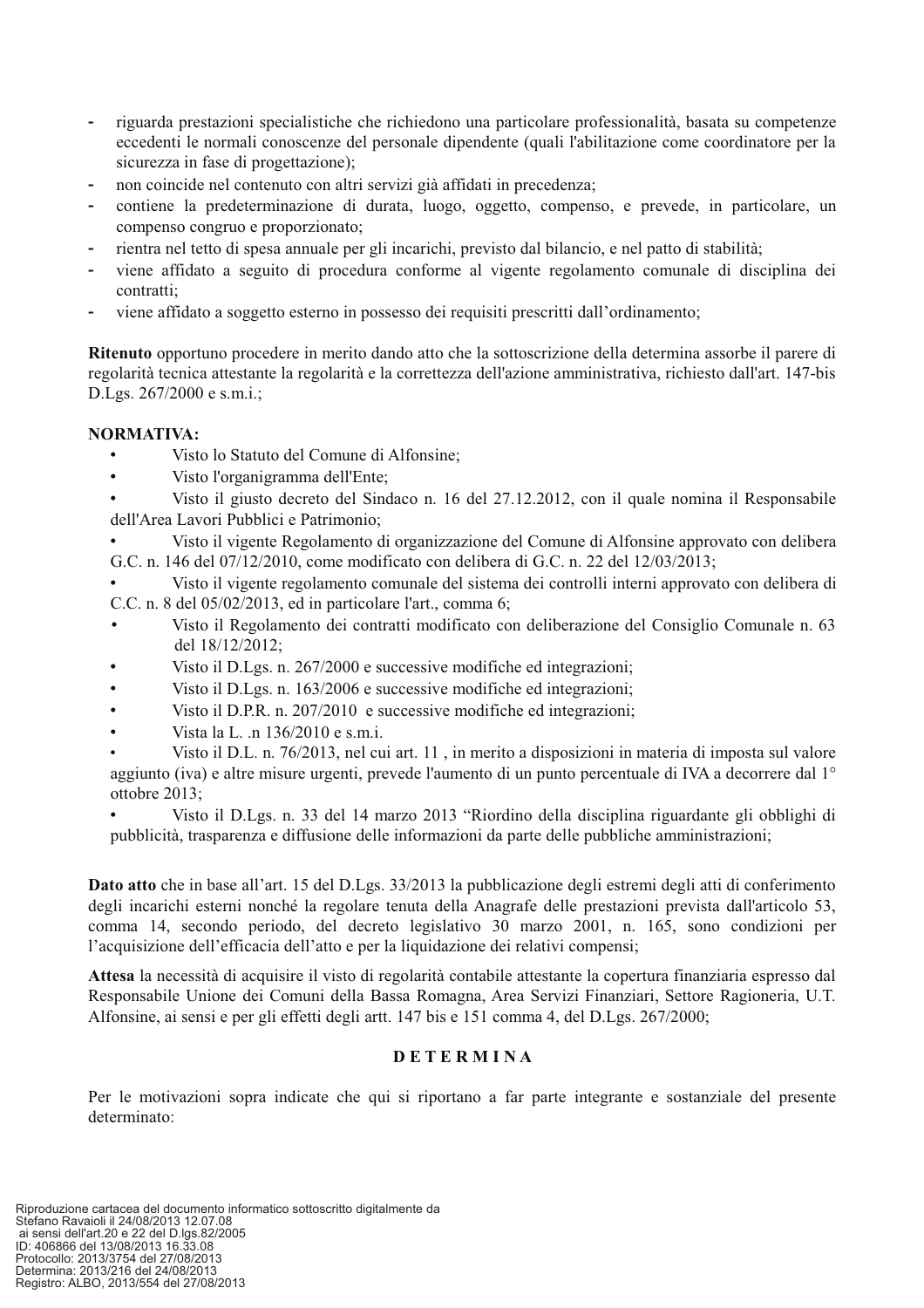- 1. Di affidare, ai sensi dell'art 48 del Regolamento dei Contratti comunale e nei limiti previsti dall'art. 91, comma 2, del Codice dei contratti (D.Lgs nº 163/2006 e s.m.i.) secondo l'art. 125, comma 11, ultimo periodo, del Codice dei contratti stesso, l'incarico professionale per la "progettazione preliminare, definitiva ed esecutiva, direzione lavori e contabilita', coordinamento per la sicurezza ai sensi del D.lgs. 81/2008 in fase di progettazione ed esecuzione, attivita' necessarie alla redazione del certificato di regolare esecuzione nonche' tutti gli adempimenti dovuti per il rilascio di pareri degli enti altri di competenza e le attivita' di supporto al rup" all'Ing. BARONCINI MAURIZIO, (come meglio citato in premessa) e secondo le modalità indicate nell'allegato schema di contratto (Allegato F) ed in base all'offerta (Allegato A), allegati al presente provvedimento quali parti integranti e sostanziali;
- 2. Di dare atto che per l'incarico di cui trattasi è prevista una spesa totale di  $\in$  8.374.08 ( $\in$  6.600.00 + contributi obbligatori del 4% per  $\epsilon$  264,00+ iva al 22% per  $\epsilon$  1.510,08 dovuta ai sensi del D.L. n. 76/2013, art. 11);
- 3. Di impegnare, a favore della Ditta sopra indicata, sul bilancio di previsione per l'esercizio 2013, gestione residui passivi anno 2011, gli importi indicati nella tabella in calce al presente provvedimento come da relative motivazioni nella stessa dettagliate, dando nel contempo atto che l'affidamento di cui trattasi è finanziato con EC e U;
- 4. Di dare atto che:
	- la spesa derivante dal presente affidamento rientra nel tetto previsto dall'art. 46, D.L. 112/2008 convertito con modifiche nella legge n. 133/2008, come già individuato dalla deliberazione citata in premessa C.C. n. 33 del 11/06/13;
	- la spesa derivante dal presente affidamento non rientra tra le spese di cui all'art. 1 c. 10 L. 266/2005 e art. 6 commi 7 e 8 del D.L. 78/2010 convertito nella L. 122/2010 (relativi a spese per incarichi, relazioni pubbliche, convegni, mostre, pubblicità, rappresentanza) e che quindi non sono da assoggettare al contenimento del 20% delle spese sostenute nel 2009 per la tipologia di cui ai citati commi 7 e 8 dell'art.6 L.122/2010 stessa;
	- l'Area Servizi Finanziari, Settore Ragioneria, Servizio U.T. Alfonsine, ricorrendone i presupposti, provvederà alla trasmissione del presente provvedimento alla sezione regionale della Corte dei Conti in base a quanto disposto dall'art. 1 comma 173 legge 266/2005 e dalla delibera della corte dei conti 4/AUT/2006, nonché ai sensi dell'art. 30 comma 8 del Regolamento di Organizzazione comunale;
	- il presente incarico sarà comunicato, a cura del Responsabile dell'Area Servizi Generali, al Dipartimento della Funzione Pubblica ai sensi art. 53, comma 14, D.Lgs 165/2001 e s.m.i., n. 190, compresi gli adempimenti in essa previsti e compresi altresì gli obblighi di pubblicità. come anche specificato nel Regolamento di organizzazione comunale art.30 comma7;
	- il presente incarico, a cura del Responsabile dell'Area Servizi Generali, sarà pubblicato sul sito web del Comune di Alfonsine come prescritto dall'art. 15 del D.Lgs. n. 33/2013 come condizione legale di efficacia, ai sensi anche di quanto previsto dal regolamento di organizzazione, all'art. 30 comma 6, dando atto che si procederà con cadenza semestrale ad aggiornare gli elenchi disponibili sul sito e sull'Anagrafe degli incarichi (art. 30, comma 7) utilizzando il curriculum agli atti, nonché i seguenti dati:
		- soggetto incaricato: Ing. Baroncini Maurizio con studio in via Trebeghino 63/4 -48024 Massa Lombarda (RA) e domicilio fiscale in Via XXV Aprile n. 2/b – 48024 Massa Lombarda (RA), con l'iscrizione all'Albo degli Ingegneri di Ravenna al n.885:
		- partita IVA: 01182150399;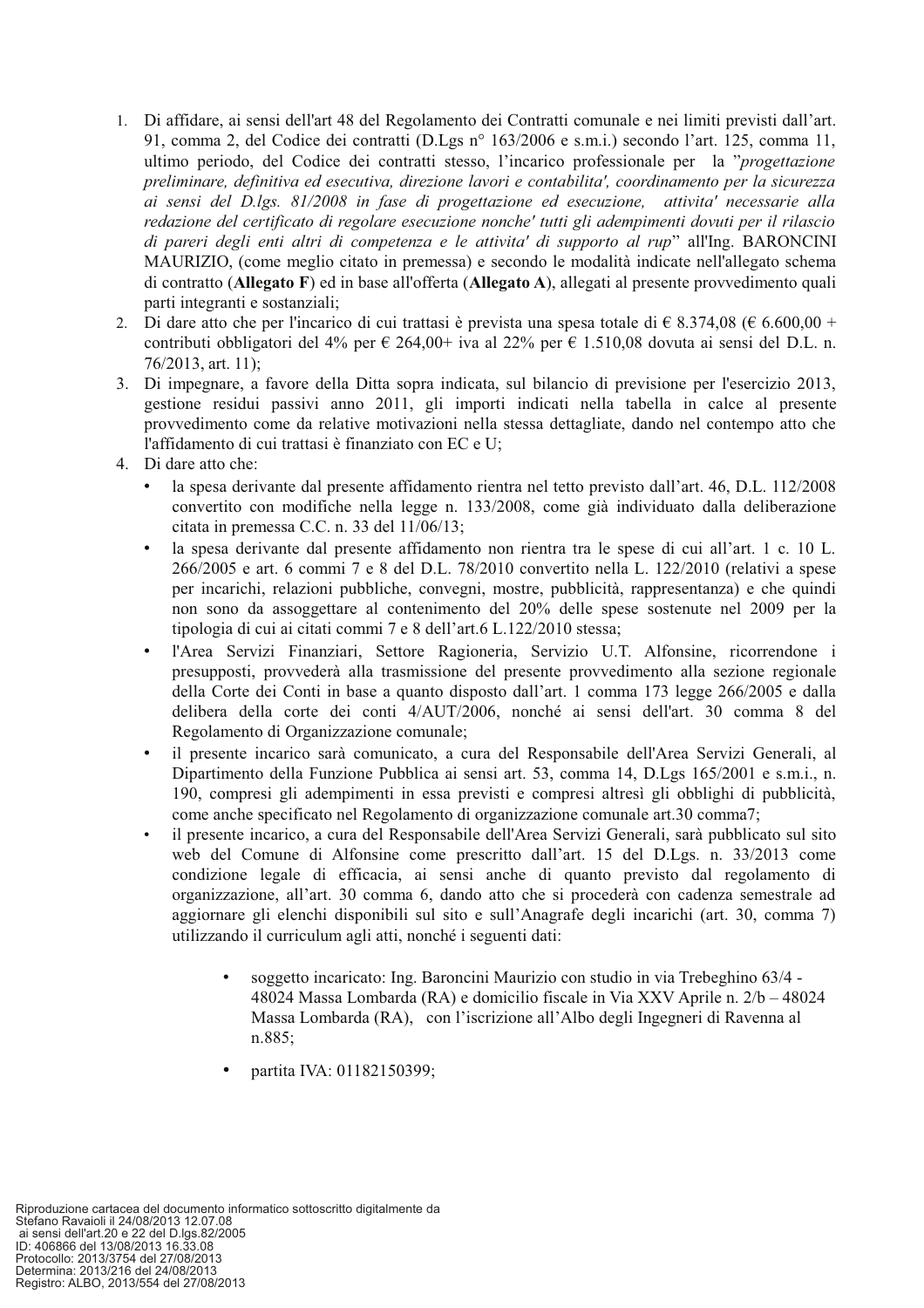- oggetto: progettazione preliminare, definitiva ed esecutiva, direzione lavori e contabilita', coordinamento per la sicurezza ai sensi del D.lgs. 81/2008 in fase di progettazione ed esecuzione, attivita' necessarie alla redazione del certificato di regolare esecuzione nonche' tutti gli adempimenti dovuti per il rilascio di pareri degli enti altri di competenza e le attivita' di supporto al rup":
- normativa: Art 48 del Regolamento dei Contratti comunale e nei limiti previsti dall'art. 91, comma 2, del Codice dei contratti (D.Lgs n° 163/2006 e s.m.i.) secondo l'art. 125, comma 11, ultimo periodo, del Codice dei contratti stesso, nonché n base all'art. 131 del D.Lgs. 163/2006 e s.m.i. e all'Art. 39 del D.P.R. n.207/2010 e s.m.i.;
- tipo di contratto: Prestazione professionale assunta in economia ai sensi dell'Art. 48 del Regolamento dei Contratti comunale:
- data inizio/data fine (presunta): alla data di esecutività del presente atto / Dicembre  $2013;$
- importo previsto del compenso:  $\in$  8.374,08 (Contributi ed IVA compresi);
- 5. Di dare altresí atto che l'Ufficio Contratti e Acquisti procederà alla stipula del contratto in forma scritta, ai sensi dell'art. 73, comma 2, lett. c) e seguenti, del vigente regolamento dei contratti citato in normativa, a mezzo di scrittura privata, compresi gli obblighi di controllo e di pubblicità da essa derivanti:
- 6. Di dare inoltre atto che:
	- l'affidatario assume tutti gli obblighi di tracciabilità dei flussi finanziari di cui all'articolo 3 della legge 13 agosto 2010, n. 136 e successive modifiche e integrazioni. Inoltre l'affidatario si impegna a dare immediata comunicazione alla stazione appaltante ed alla prefettura-ufficio territoriale del Governo della provincia di Ravenna della notizia dell'inadempimento della propria controparte (subappaltatore/subcontraente) agli obblighi di tracciabilità finanziaria;
	- ai sensi e per gli effetti dell'art. 3 della L.136 del 13 agosto 2010 e s.m.i. l'affidatario deve utilizzare uno o più conti correnti bancari o postali accesi presso banche o presso le società Poste Italiane S.p.A. dedicati anche in via non esclusiva alle commesse pubbliche. Tutti i movimenti finanziari relativi ai lavori, ai servizi ed alle forniture pubblici nonché alla gestione dei finanziamenti devono essere registrati sui conti dedicati e devono essere effettuati esclusivamente tramite bonifico bancario o postale ad eccezione di quanto previsto al comma 3 dell'art. 3 della L. 136/2010. Ogni pagamento dovrà riportare il codice CIG del presente lotto di appalto e precisamente: ZDE0B314C9 nonché il codice CUP del presente lotto di appalto e precisamente: H26J11000000000:
	- il mancato utilizzo del bonifico bancario o postale ovvero degli altri strumenti idonei a consentire la piena tracciabilità delle operazioni finanziarie relative al presente appalto costituisce, ai sensi dell'art. 3, comma 9-bis della legge n. 136/2010, causa della risoluzione del contratto:
	- la programmazione dei pagamenti derivanti dall'impegno di spesa è compatibile con gli stanziamenti di bilancio e con le regole di finanza pubblica ai sensi dell'art. 9 D.L. n. 78/2009 convertito in L. n. 102 del 03.08.2009;
	- alla liquidazione ed al pagamento di quanto dovuto si provvederà a presentazione di regolare fattura (indicante le prestazioni effettuate nonché il riferimento all'atto di affidamento e relativo impegno) e delle comunicazioni di cui all'art. 3 della L. n 136/2010 e s.m.i. sulla tracciabilità dei pagamenti da parte della ditta contraente;
	- il presente provvedimento sarà pubblicato all'albo pretorio on line per 15 giorni consecutivi a cura dell'ufficio segreteria.